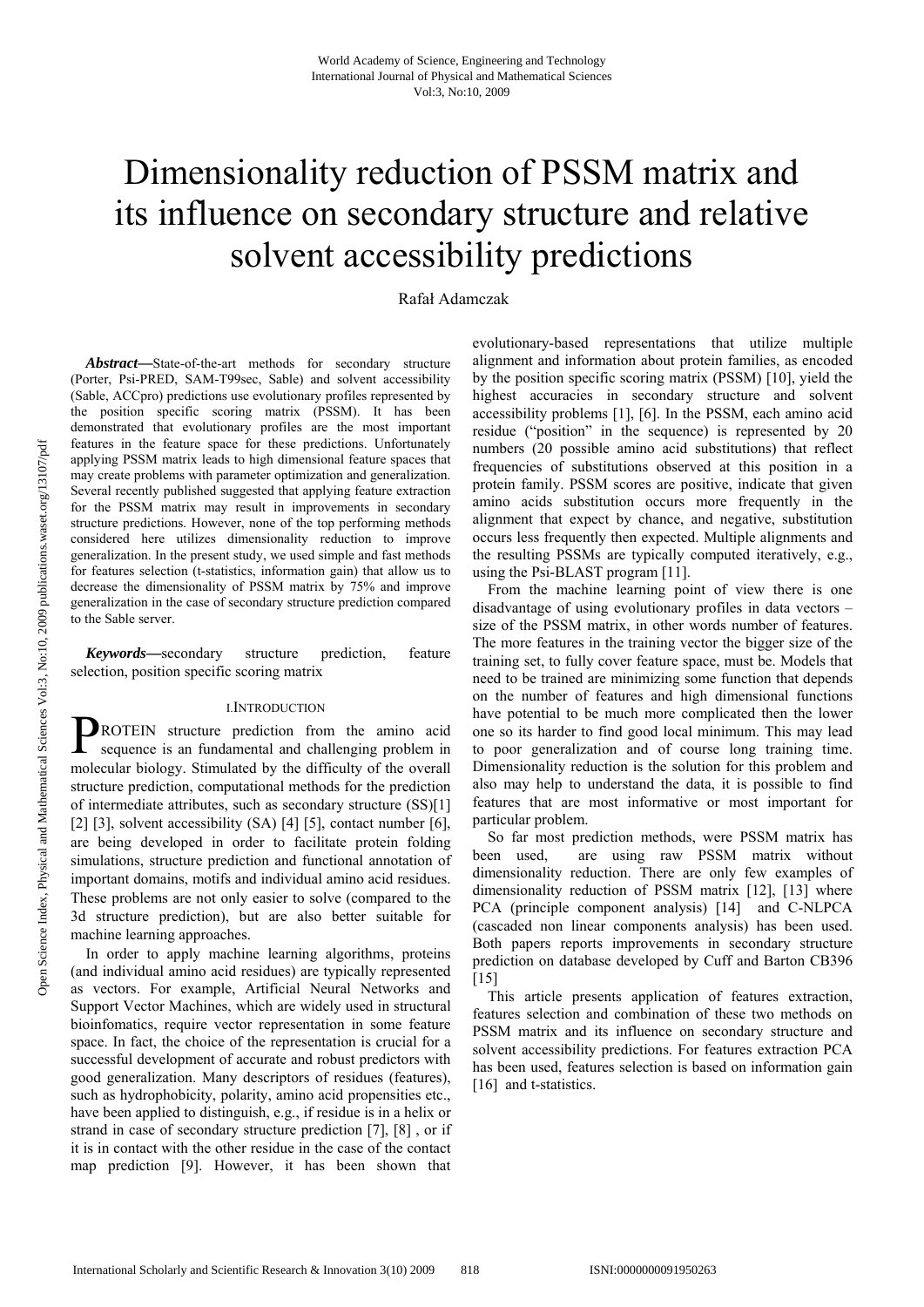### II.MATERIALS AND METHODS

#### *A.Training and control sets*

Training set has been build using the same protein structures as were used to develop Sable [4] [17] method. In that case representative and non-redundant set of protein chains was created based on Pfam (Protein Families) database, version 6.6. After careful preprocessing of Pfam families and its representative PDB structures 860 PDB structures (about 210000 residues) with no homology between each other were selected.

 For control sets we used the same sets as it was used for Sable server evaluation. There are 603 protein chains (with 143000 residues) with no homology to proteins included in the training that are grouped into 4 datasets referred to as S156 (156 structures submitted to PDB from January through March of 2002), S135 (135 structures submitted from April through June), S163 (163 structures submitted from July through September), and S149 (149 structures submitted from October through December of 2002). The list of protein structures in the training and all control sets can be downloaded from http://sable.cchmc.org.

## *B.Feature space*

 For secondary structure and solvent accessibility we used the same feature space as it was used in data generated to train



Fig. 1: Sliding window on the PSSM matrix.

Sable server. The local structural environment and evolutionary context of each residue is characterized by a

sliding window of 11 amino acids, with the residue of interest at position 6. The most important part of the feature space is evolutionary information represented in the form of positionspecific scoring matrix (PSSM) generated by PSI-BLAST program (version 2.2.9 with default options) on nr database (02.12.2007 with 5678482 sequences). For the window of the size 11 there is 220 features obtained from PSSM matrix, since each amino acid in the window is represented in the PSSM matrix by 20 columns of substitution scores. We tried also other window sizes but 11 gave best results for secondary structure (SS) and solvent accessibility (SA) predictions

Each amino acid in the window is characterized by entropy, weighted hydrophobicity and volume. Probabilities, needed to calculate entropy, and weights are frequencies of amino acids obtained from multiple alignment, so these 33 features also include evolutionary information.

$$
V = \sum_{i=1}^{20} p_i V_i
$$

where  $p_i$  probability of occurring amino acid *i,*  $V_i$  volume (hydrophobicity) of *i* amino acid.

 Central residue in the window and its two immediate neighbors are represented by binary vector of length 5, value 1 in this vector indicates the presence of amino acids belonging to 1 of the 5 groups with distinct SS propensities:  ${A, E, L},$  ${V,I}$ ,  ${S,N}$ ,  ${P}$ ,  ${G}$ . There is one more feature indicating the presence of cysteine residues in the window. Altogether input space for solvent accessibility and secondary structure prediction consists of 269 features.

For secondary structure prediction we used two steps of predictions that have been introduced in PHD [18] called: sequence to structure and structure to structure*.* Characterized feature space has been applied for the first step of prediction, the second one is created using only predictions of the first step*.* As in the first step training vectors are created by sliding window of size 11 on predicted secondary structures. Also architecture of networks (number of hidden nodes) used in structure to structure phase was the same as for sequence to structure networks.

#### *C.Training and testing protocol*

For secondary structure and solvent accessibility prediction neural networks, generated and trained by Stuttgart Neural Network Simulator (SNNS) [19], have been applied. In all cases Rprop [20] algorithm with default parameters has been used. The best architecture, number of hidden nodes in hidden layer (we used networks with only one hidden layer), has been determined in 10 fold cross validation. For both problems networks with 30 hidden nodes have been selected. Architecture optimization has been made only for training set with full feature space, for training set where feature space has been reduced we used the same number of hidden nodes as in the optimized architecture.

 For each fold of 10 fold cross validation 3 sets have been produced: training set 80% of full set, validation set and internal testing set 10%. Training in every fold was performed as long as accuracy on validation set did not drop, what was checked every 10 epochs. Cross validation accuracy is obtained by averaging results obtained on test set by selected networks.

## *D.Relative Solvent Accessibility and Secondary Structure*

 Relative solvent accessibility (RSA) is defined as the ratio of the solvent-exposed surface area of that residue observed in a given structure, denoted as *SAi*, and the maximum obtainable value of the solvent-exposed surface area for this amino acid, denoted as *MSAi*: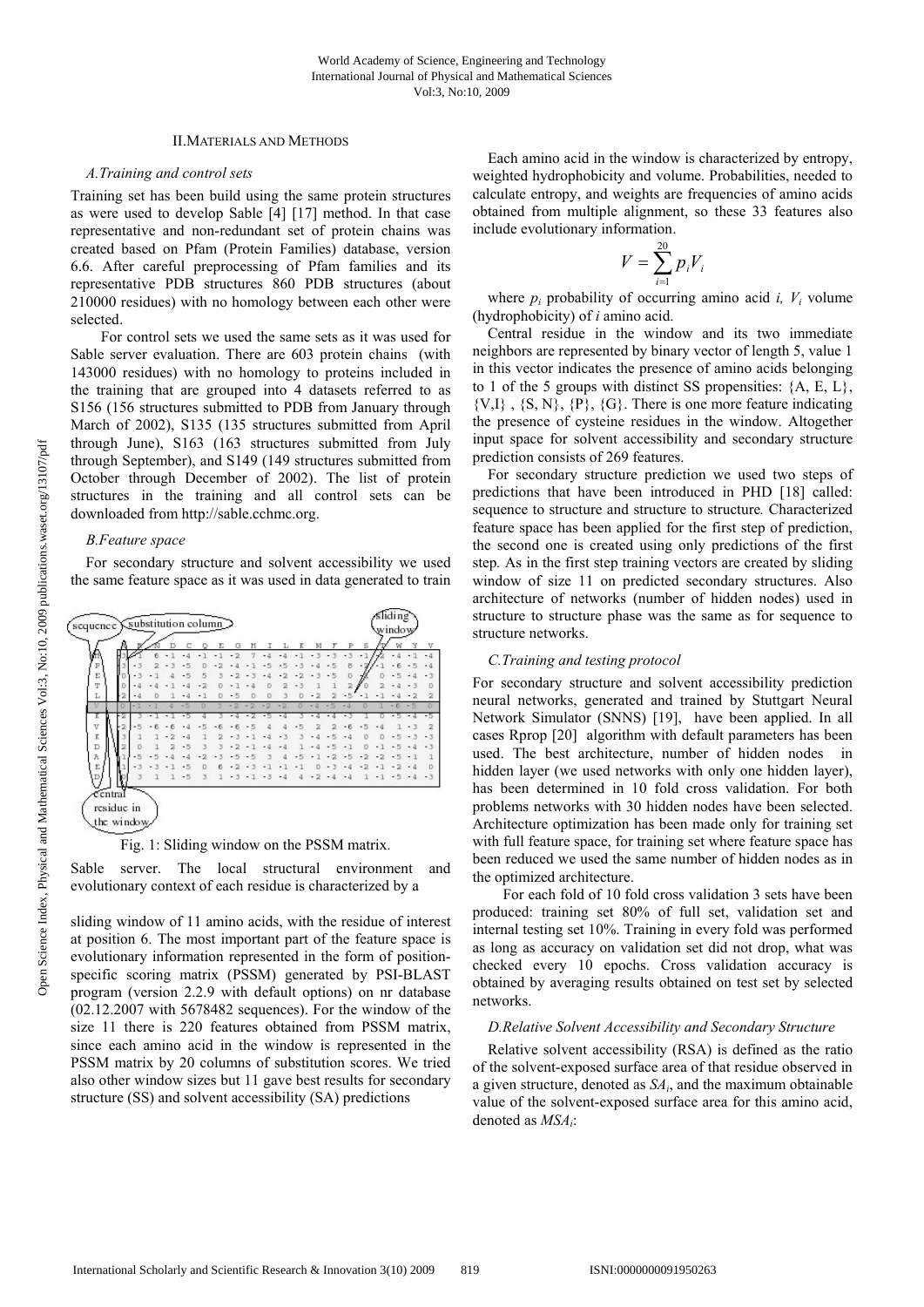$$
RSA_i = 100 * \frac{SA_i}{MSA_i}
$$

Thus,  $RSA_i$  adopts values between 0% and 100%, with% corresponding to a fully buried and 100% to a fully accessible residue, respectively. For convenience values of RSA has been rescaled to [0,1].

 Following training protocol of Sable server we changed standard cost function used to train neural network (SSE sum squared error) to weighted SSE.

$$
wSSE = \sum_{i} \alpha(o_i) (y_i(z) - o_i)^2
$$

where  $y_i(z)$  is the predicted value for the ith input vector given the parameters of the network (weights and biases) *z*, and *oi* represents the observed real-value RSAs that are imposed in the training, weights  $\alpha(o_i)$  are defined in [4] and they account for naturally occurring variability in terms of RSA in families of homologous structures.

 Secondary structure (SS) and solvent accessible (*SA*) for selected proteins have been generated using Dictionary of Protein Secondary Structure (DSSP) program [21]. Since the DSSP program assigns each residue to 1 of 8 distinct secondary structure classes, the following conversion from 8 to 3 classes was applied:  $\{G, I, H\}$  to  $H, \{B, E\}$  to  $E,$  and  $\{T,$ S, and "other"} to C, where H denotes helix, E denotes strand, and C denotes coil.

#### *E.Dimensionality reduction*

 There are two main approaches for dimensionality reduction: feature selection and feature extraction. Feature selection algorithms find the most relevant subset of original features that help to build robust learning model, and better understand the data. Feature selection methods can be divided into two categories: ranking features and subset selection. The first group of methods provides information on how important certain subsets of features are for the particular task at hand. The subset selection however is using some search algorithms to find the best subset of features. Each subset is evaluated using some machine learning model. Usually these class of methods give better results but disadvantage is high computational cost, which is an important consideration in our case. We applied two fast ranking features methods: tstatistics and information gain. Number of *m* features that leads to best generalization has been determined in cross validation.

 The goal of feature extraction is to find mapping from high dimensional space to lower one preserving at the same time most of the information and structure of the original space. It always leads to completely different feature space and as a consequence understanding of the original data based on original features is considerable more difficult. For the feature extraction PCA has been used.

#### *1)Information gain*

For data  $X=\{x_i; i=1...m\}$  divided into *k* classes  $C = \{c_i, j = 1..k\}$ , where each vector  $x_i$  in the data is represented by *n* features  $F_l = \{f_l : i = 1...s_l\}$ , where  $l = 1...n$ ,  $s_l$  is the number of different values in the feature  $F_l$ , information gain for feature  $F_l$  is defined by:

$$
I(F_i) = H(C) - H(C \mid F_i)
$$

where  $H(C)$  is the entropy of classes C in the data:

$$
H(C) = \sum_{i=1}^{k} p(c_i) \log(p(c_i))
$$

where  $p(c_i)$ , is the probability of class  $c_i$  occurring

$$
H(C \mid F_i) = \sum_{i=1}^{n} p(f_i^{\prime}) \sum_{j=1}^{k} p(c_j \mid f_i^{\prime}) \log(p(c_j \mid f_i^{\prime})
$$

where  $p(f_i^l)$  is the probability occurring value  $f_i^l$  in the feature  $F_i$  and  $p(c_j | f_i^l)$  is the conditional probability that class  $c_j$  occurs giving that  $f_i^l$  has occurred.

$$
2) T-statistics
$$

T-statistics for feature *F* and data divided into two classes (plus, minus) is defined as follows:

$$
Tstat(F) = \frac{|\mu_{plus} - \mu_{minus}|}{\sqrt{\frac{\sigma_{plus}^2}{n_{plus}} + \frac{\sigma_{minus}^2}{n_{minus}}}}
$$

where *μplus* mean value calculated for vector from class plus,  $\mu_{minus}$  mean value for vectors from class minus,  $\sigma_{plus}$  standard deviation for data in *plus* class, *nplus* number of vectors in *plus* class, and *σminus* standard deviation for data in *minus* class, *nminus* number of vectors in *minus* class. In our case we have multi class problems, *Tstat* has been calculated for each of the class separately (particular class versus others) and summed over all classes.

#### *3)Principle component analysis*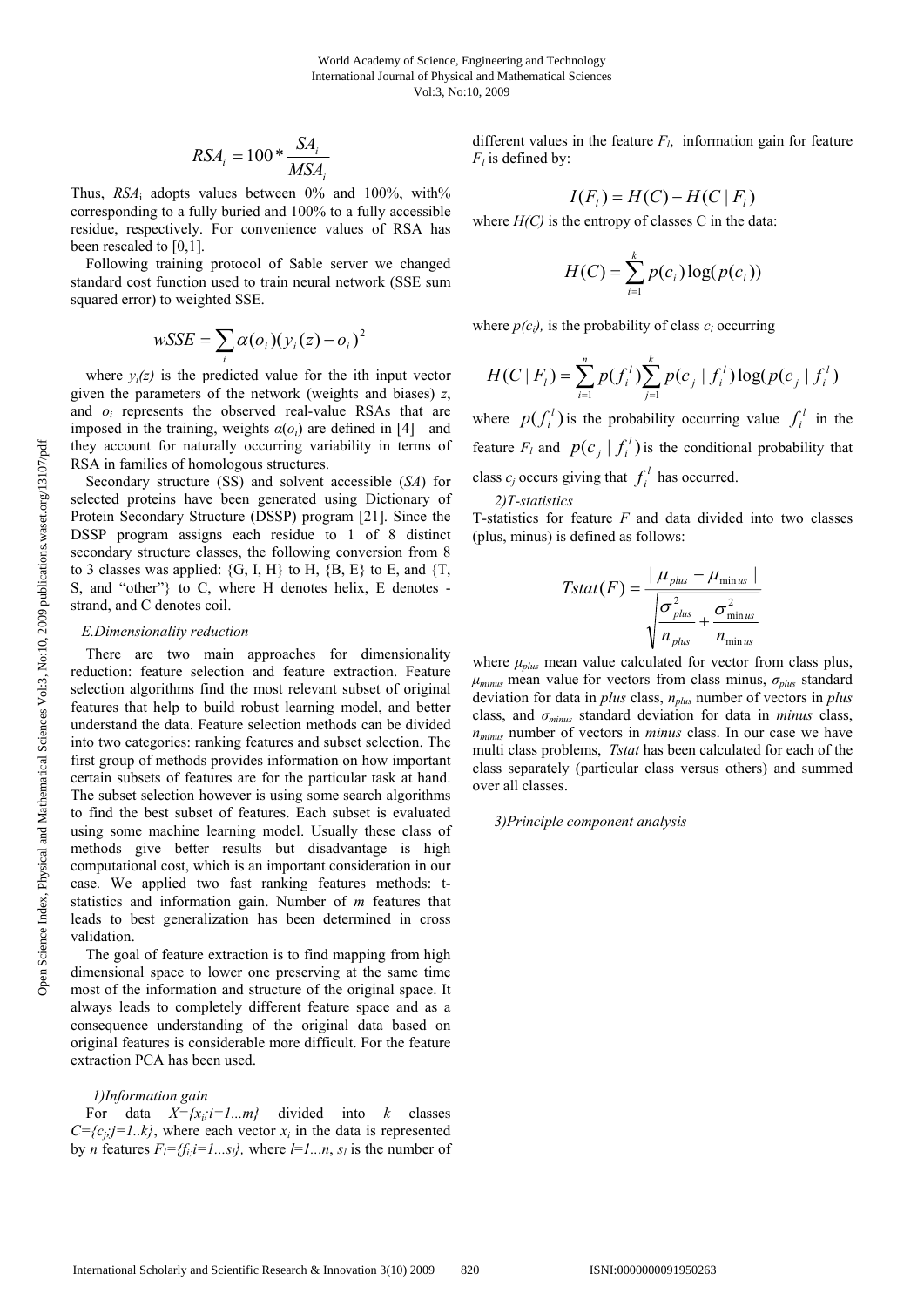PCA is a linear transform widely used in data analysis and compression. It transforms input data *X (*matrix *m*x*n,* where *n*  number of features, *m* number of vectors*)* into new feature space that is build based on eigenvectors of covariance matrix *C* derived from the data *X*.

$$
Y=XP
$$

where, *P n*x*n* eigenvectors of covariance matrix *C* (each eigenvector is in the column of *P*)*, Y* representation of data *X*  in new coordinate system.

 This projection assures that the top components (associated with the largest eigenvalues) capture most of the variance of the input data. Level of variance for each dimension of the transformed system is determined by eigenvalue of covariance matrix *C*. Removing dimensions with the smallest eigenvalues (smallest contribution to variance) leads to dimensionality reductions. Level of dimensionality reduction depends on the problem and must be found empirically.

#### III.RESULTS

 PSSM applied for solvent accessibility and secondary structure prediction is represented by sliding window of sequence amino acids what leads in our case to 220 features. To check similarity between features we calculated Pearson correlation coefficient for each feature pair, derived from PSSM, in the training data. Although there is 220 features for correlation analysis we used only 20 features from the middle of the window, because correlations between features from different positions in the window (each position in the window is represented by 20 features) are very small (on the level of 0.1). The highest correlation that we observed was 0.82 between feature that is representing substitution by valine (V) and isoleucine (I), the next one is 0.74 between isoleucine and leucine (L). Correlations between features are represented in the right panel in , low correlation (less the 0.5) is marked by black color, all others are marked by gray scale. The higher lightness of the gray scale the higher correlation, correlation 1 is marked by white color and it appears only on the diagonal position. There are eight features that are not highly correlated to any other feature A, C, G, H, P, S, T, W. To see overall similarity average correlation over all features in PSSM matrix has been calculated and its profile is presented on the left panel in . The smallest similarity is observed for alanine, small values have also proline, threonine, tryptophan and cysteine. Because features in PSSM are so highly correlated dimensionality reduction based on PCA, that leads to uncorrelated feature space, should work well on this data. We test this hypothesis specifically in the case of secondary structure prediction [12].

 To assess the importance of each of the 220 features for secondary structure and solvent accessibility predictions we calculated information gain, and the results are presented in Figure 3. Since information gain can be calculated for classification problems only, we converted relative solvent accessibility values into 10 classes, dividing the overall range of RSAa from [0,1] into 10 equally sized bins with the width of 0.1. We tested other number of classes using bins with 0.05



Fig. 2 Left panel represents features profile of average correlation coefficients for particular amino acids over all columns in PSSM matrix, the right panel presents correlation matrix for PSSM columns, black color means regions with low correlations (less then 0.5), lightness of the gray scale higher correlations, the highest correlations is depicted by white color.

and 0.2 width, concluding that the results were largely insensitive to this choice.



Fig. 3: Plots represents value of information gain for PSSM features obtained for window 11, left panel for secondary structure classes, right for relative solvent accessibility mapped into 10 classes.

 Both graphs in Figure 3 confirms well known facts that solvent accessibility prediction depends mostly on the signal from the middle residue in the window (middle 20 features) [22], and in case of secondary structure signal is spread in the neighborhood of the middle amino acid. There is one characteristic that can be seen on both graphs - periodicity for every 20 features. Because of that we created two different strategies for feature selection: based on scoring for all 220 features and based on sum of all scores for each amino acid substitution over positions in the window of particular amino acid what irrespective of the window size gives always 20 features (these features we call substitution columns, graphical representation of substitution columns is depicted on the ). For scoring substitution columns we used information gain and tstatistics. Profiles of PSSM columns for secondary structure and relative solvent accessibility are presented on Figure 4 and Figure 5 accordingly.

#### *A.Secondary structure prediction*

Feature selection of PSSM matrix for sequence to structure step has been made based on profiles depicted on Figure 3 and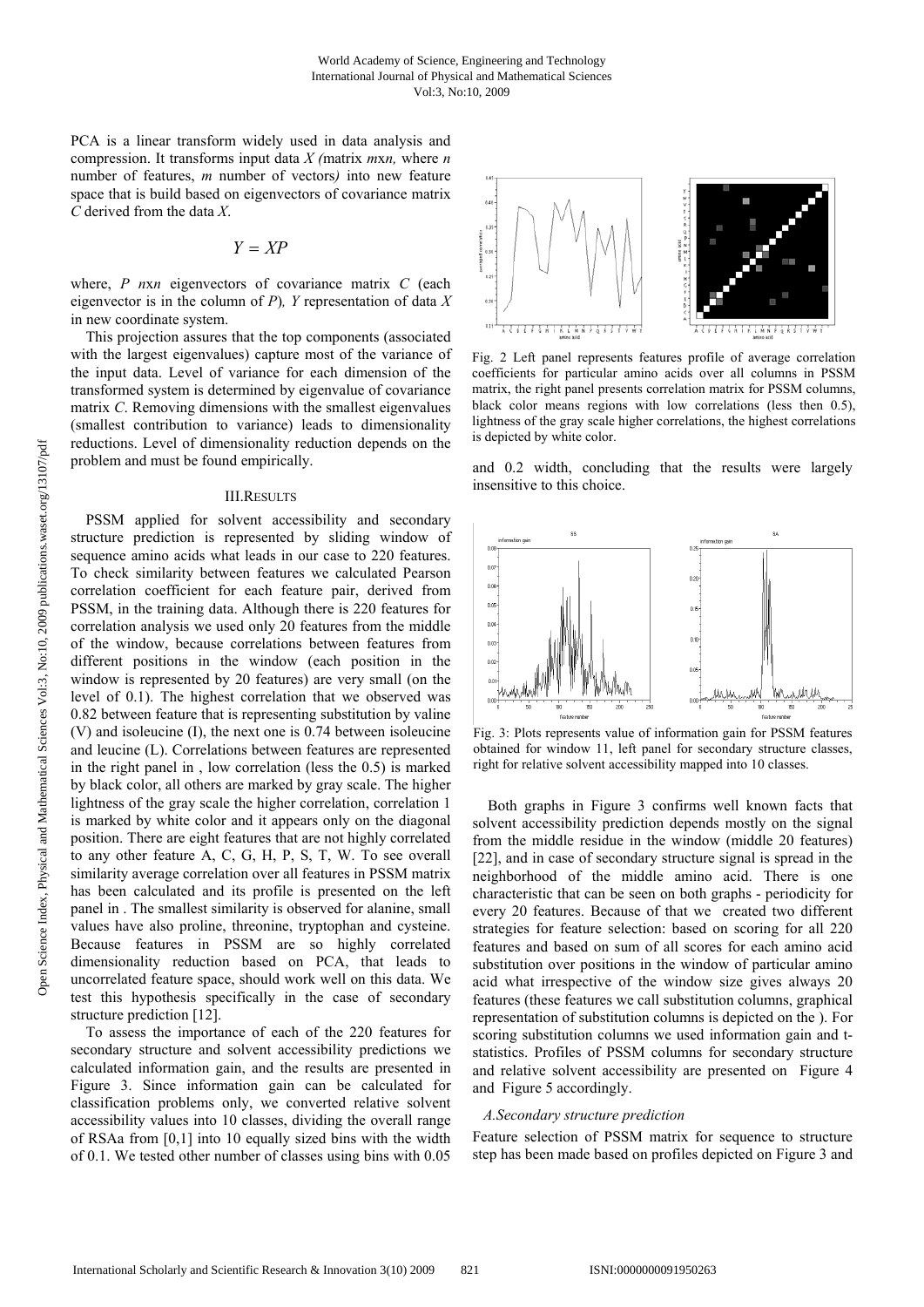Figure 4 in case of substitution columns. Figure 4 presents averaged over window t-statistics profile (left panel) and information gain profile (right panel). Information gain and tstatistics profiles are very similar, in both cases the highest values is getting by proline and glycine substitution column, the worst six columns, with slightly different order, is the same  $(W, Y, C, F, H, T)$ . Because of that we decided to use only information gain for further calculations.

We checked importance of the best substitution columns by removing one column from the PSSM matrix. The highest accuracy dropping in CV was observed for proline - 2%, alanine –  $1\%$  and valine –  $0.5\%$ . What is interesting we did not notice accuracy dropping in case of glycine, although it is not highly correlated to the other columns. Removing the worst features, we were able to decrease by 11 (W, Y, C, F, H, T, S, M, R, I, N) number of columns in PSSM matrix having better accuracy in CV compared to predictor without feature selection. Next feature according to information gain was L but removing it decreased accuracy in CV. We checked all remaining features and finally reduced PSSM matrix to 5 substitution columns P, A, V, E, L (predictor S1 PAVEL). This means 55 features out of 220 and reduction by 75%. To bind founded substitution columns with secondary structure we looked at positive values in PSSM matrices generated for each query in training set. We observed that substitution by P appears mostly in coils  $-65\%$  of all occurrence of positive values for this class, by A in helices - 53%, by V in beta strands 43%, by E in helices -  $51\%$  and by L in helices  $-48\%$ . We have to add that V is the only one amino acid substitution column that has higher occurrence of positive values in beta



Fig. 4 Left and right panel presents amino acid profiles calculated by using t-statistics and information gain values for each amino acid substitution column and secondary structure classes.

strands compared to other classes.

 The second strategy of feature selection was to use regular features. Because we were able to decrease dimensionality of PSSM matrix to 5 substitution columns, we tried to use 55 features with the best information gain. In cross validation results were much worse then using 5 substitution columns (by 0.5%).

 Comparison of our predictors have been made based on Q3, percentage of residues correctly predicted in a sequence and averaged over all sequences (EVA - EValuation of Automatic protein structure prediction, like methodology [23]), and SOV measures [24]. Results on four test sets, obtained by averaging accuracy from 10 neural networks generated in cross validation, are presented in Table 1. The worst generalization is obtained for networks without feature selection (S1\_SSR), the best for predictor that was using feature extraction of PSSM matrix obtained by PCA.

TABLE I SECONDARY STRUCTURE PREDICTION RESULTS FOR SEQUENCE TO STRUCTURE PHASE, OBTAINED BY AVERAGING ACCURACY FROM 10 NEURAL NETWORKS GENERATED IN CROSS VALIDATION. FOR EACH Q3 AND SOV MEASURES STANDARD DEVIATION IS GIVEN. FOLLOWING PREDICTORS HAVE BEEN COMPARED: S1\_SSR – PREDICTOR WITH FULL FEATURE SPACE. S1\_PAVEL - PREDICTOR WITH 5 BEST SUBSTITUTION COLUMNS, S1\_SSF – PREDICTOR WITH 55 BEST FEATURES ACCORDING TO INFORMATION GAIN. PCA ABBREVIATION MEANS THAT FOR PARTICULAR FEATURE SPACE PRINCIPLE COMPONENT ANALYSIS HAS BEEN APPLIED.

|            | S <sub>135</sub> |            | S <sub>149</sub> |            | S <sub>156</sub> |         | S <sub>16</sub> 3 |         |
|------------|------------------|------------|------------------|------------|------------------|---------|-------------------|---------|
|            | Q <sub>3</sub>   | <b>SOV</b> | Q <sub>3</sub>   | <b>SOV</b> | Q <sub>3</sub>   | SOV     | Q <sub>3</sub>    | SOV     |
| S1 SSR     | $75.9+$          | $72.3+$    | $74+/-$          | $70+/-$    | $74.1+$          | $70.5+$ | $75.1+$           | $70.7+$ |
|            | $/-0.3$          | $/-0.4$    | 0.2              | 0.3        | $/-0.3$          | $/-0.4$ | $/-0.2$           | $/-0.2$ |
| S1 SSR PC  | $77.1+$          | $73.2+$    | $75+/-$          | $70.6+$    | $75.4+$          | $71.6+$ | $76.1+$           | $72+/-$ |
| А          | $/-0.2$          | $/-0.5$    | 0.2              | $/-0.3$    | $/-0.4$          | $/-0.4$ | $/-0.2$           | 0.3     |
| S1 PAVEL   | $76.5+$          | $72.6+$    | $74.5+$          | $70+/-$    | $75.0+$          | $71.3+$ | $75.5+$           | $71.3+$ |
|            | $/-0.3$          | $/-0.4$    | $/-0.2$          | 0.2        | $/-0.3$          | $/-0.2$ | $/-0.2$           | $/-0.4$ |
| S1 PAVEL   | $76.8+$          | $73.1+$    | $74.7+$          | $70+/-$    | $75.3+$          | $71.3+$ | $75.7+$           | $71.5+$ |
| <b>PCA</b> | $/-0.2$          | $/-0.3$    | $/-0.2$          | 0.3        | $/-0.3$          | $/-0.6$ | $/-0.2$           | $/-0.5$ |
| S1 SSF     | $76.6+$          | $72+/-$    | $74.4+$          | $70+/-$    | $74.7+$          | $70+/-$ | $75.5+$           | $71.1+$ |
|            | $/-0.1$          | 0.3        | $/-0.1$          | 0.4        | $/-0.3$          | 0.4     | $/-0.2$           | $/-0.3$ |

 Similar results have been obtained for structure to structure networks, predictors with applied dimensionality reduction are better and PCA is giving the best results. Situation changed for our final predictors, committee of networks, although predictors with dimensionality reduction are still better differences between dimensionality reduction methods vanished. Committee of structure to structure networks, derived from sequence to structure networks, are obtained by summing probabilities for each of the class from all committee networks. Class with the highest probability was the output of the committee. Because results for all dimensionality reduction methods are the same we decided to use, for further comparison, the one with the smallest number of substitution columns in PSSM matrix - S2\_PAVEL that was build on the top of S1\_PAVEL method mentioned above. S2\_PAVEL consists of 10 networks obtained from cross validation. We compared results of S2\_PAVEL predictor with one of the state of the art method – Sable that has been evaluated by EVA web based server. Sable has two secondary structure prediction methods Sable1 and Sable2, the only differences between these two methods is that in Sable2 for training structure to structure networks predicted solvent accessibility has been used, what is giving usually better results. To have fair comparison we used stand-alone version of Sable (downloaded from ftp://ftp.chmcc.org/pdi/jmeller/sable/) thanks to this we were able to use the same nr database for PSSM matrix generation for all predictors. Results in Table 2 show that S2\_PAVEL predictor is much worse then Sable1 and Sable2. The strength of Sable methods comes from big diversity of networks in the committee that has been obtained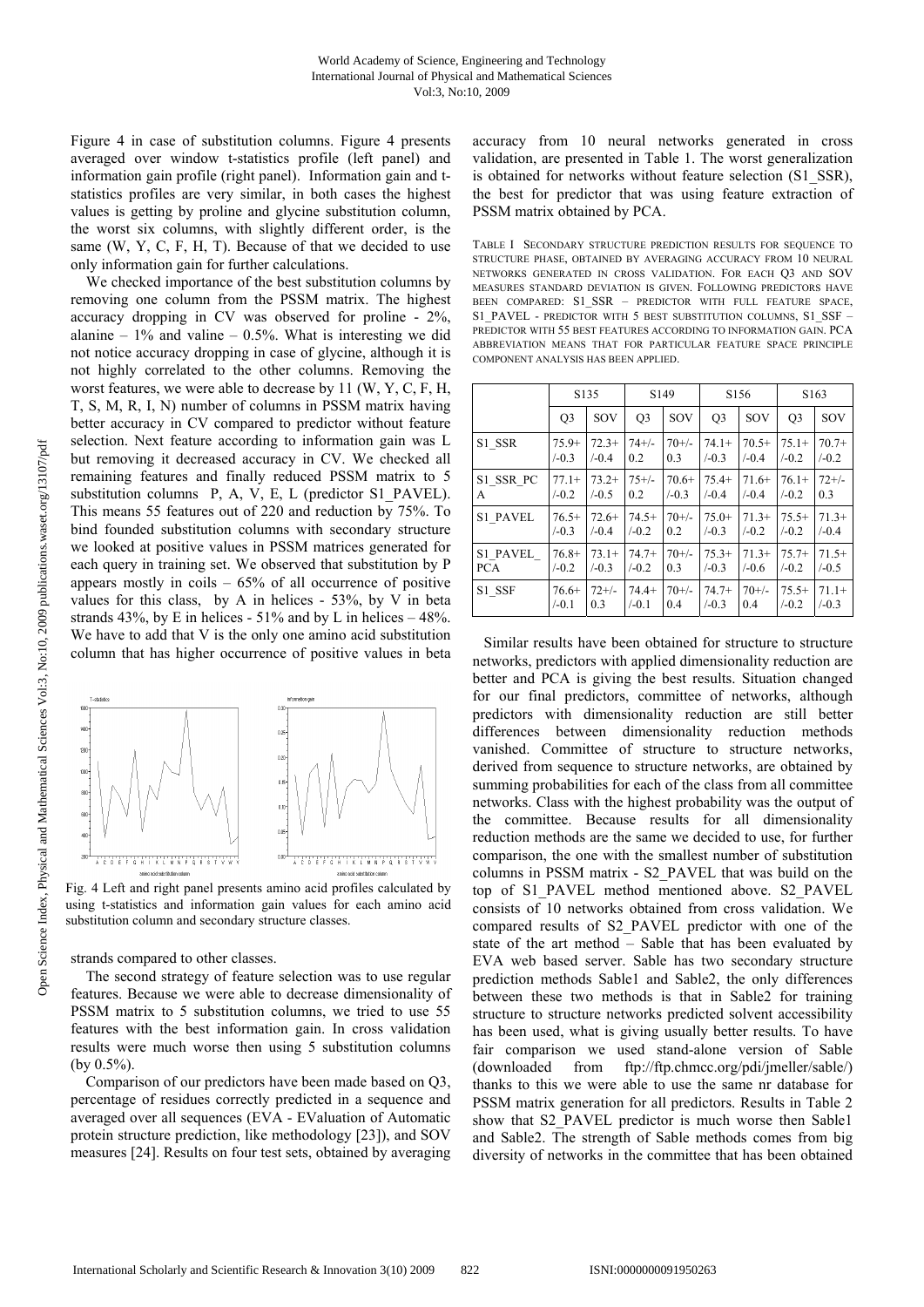by applying different networks architectures and training algorithms. To improve generalization of our predictor we increased diversity of networks by using different datasets, applying various substitution columns in PSSM matrix, for training networks with the same architecture. We built new predictor (S2\_COM) that consists of networks trained with following PSSM columns: PAVEL, PAVELIT, PAVGDI, PAGKLMN, GMTVQR, PIDVKL, AGSVLR, PHWMI, PAMSQR. It must be noted here that we did not optimized number of substitution columns that should be used to obtained best result for secondary structure prediction. We were trying to created training sets diverse as much as possible taking into account information gain and correlation between substitution columns. In most cases P, A, V has been used as the most important, we also arbitrary limited number of substitution columns between 5 and 7.

 As can be seen in Table 2 increasing diversity of networks in the committee significantly improved results for S2\_COM predictors, which are now comparable to Sable1. Moreover because the strategy of committee creation is very different then in Sable1, making combination of these two predictors, by taking prediction with higher probability, significantly improved results in Q3 and SOV. What is interesting Sable1+S2 COM is giving almost identical results as Sable2 particularly in Q3 measure. We tried also to create predictor trained on S1\_PAVEL predictions and predicted solvent accessibility, in the same way as it is done in Sable2, but there was no improvement whatsoever. Combining S2\_COM and Sable2 gave on two datasets some small improvement in Q3 and SOV measure.

TABLE II RESULTS FOR SECONDARY STRUCTURE PREDICTIONS, S2\_PAVEL – PREDICTOR CONSISTS OF 10 NETWORKS ALL OF THEM HAS BEEN TRAINED ON DATA IN WHICH PSSM MATRIX WAS REPRESENTED BY 5 SUBSTITUTION COLUMNS: P, A, V, E, L, S2\_COM – PREDICTOR CONSISTS OF 9 NETWORKS TRAINED WITH THE PSSM MATRIX REPRESENTED BY FOLLOWING SUBSTITUTION COLUMNS: PAVEL, PAVELIT, PAVGDI, PAGKLMN, GMTVQR, PIDVKL, AGSVLR, PHWMI, PAMSQR, SABLE1 AND SABLE2 PREDICTORS FROM SABLE SERVER, SABLE1+S2\_COM AND SABLE2+S2\_COM PREDICTORS OBTAINED FROM COMBINATION OF SABLE AND S2\_COM PREDICTORS.

|                           |                | S <sub>135</sub><br>SOV | S <sub>149</sub> |      | S <sub>156</sub> |      | S <sub>16</sub> 3 |      |
|---------------------------|----------------|-------------------------|------------------|------|------------------|------|-------------------|------|
|                           | Q <sub>3</sub> |                         | Q <sub>3</sub>   | SOV  | Q <sub>3</sub>   | SOV  | Q <sub>3</sub>    | SOV  |
| <b>S2 PAVEL</b>           | 77.9           | 75                      | 76.7             | 73.6 | 75.9             | 72.8 | 77.5              | 74.6 |
| S <sub>2</sub> COM        | 78.7           | 75.6                    | 77.6             | 74.6 | 76.5             | 73.8 | 78.4              | 75.4 |
| Sable1                    | 78.6           | 76.2                    | 77               | 74.2 | 77.3             | 75.1 | 78.2              | 75.2 |
| $SABLE1+S2$<br><b>COM</b> | 79.1           | 76.5                    | 77.6             | 74.6 | 77.4             | 75.3 | 78.8              | 75.8 |
| Sable2                    | 79.1           | 76.6                    | 77.6             | 75.1 | 77.4             | 74.4 | 79.5              | 76.3 |
| $SABLE2+S2$<br>COM        | 79.1           | 75.9                    | 78               | 75   | 77.7             | 75.1 | 79.5              | 76.7 |

## *B.Solvent accessibility prediction*

 Profiles obtained using measure of correlation and information gain Figure 5 are very similar, even more then in secondary structure case, especially in the region of best and worst features. As in secondary structure case we decided to use only information gain. Right graph in Figure 3 shows strong signal from the middle position in the window. Removing any feature, substitution column, from this position led to dropping accuracy. We decided to keep middle position untouched and remove features from other 10 window positions. Features were removed according to the lowest value of information gain obtained as a sum over 10 positions for each amino acids. In each step we checked results in 10 fold cross validation. In this way we were able to remove 10 features W, Y, T, C, F, M, A, V, I, L. After removing features we applied also PCA. Optimal number of eigenvectors has been determined in cross validation, highest accuracy in case of predictor with full feature space (SAR) has been obtained for 50 eigenvectors and in case of predictor with selected substitution columns in PSSM (SAF) 40. Final predictors are calculated by averaging predictions from 10 networks obtained from cross validation. Evaluations were made using following measures: correlation coefficient CC, mean absolute error MAE. Results for solvent accessibility predictions for different methods are presented in Table 3.

We compared our predictors with Sable method. The differences between different predictors are very small, but there is one dataset (149) where Sable results are much better then the others. Because SAR predictor is also worst for this dataset we belief that the difference comes from more diverse neural network used by Sable.





TABLE III COMPARISON OF SOLVENT ACCESSIBILITY PREDICTION, SAR - PREDICTOR WITH FULL FEATURE SPACE, SAF - PREDICTOR WITH 10 SUBSTITUTION COLUMNS, PCA ABBREVIATION MEANS THAT FOR PARTICULAR FEATURE SPACE PRINCIPLE COMPONENT ANALYSIS HAS BEEN APPLIED

|                    | S <sub>135</sub> |            | S <sub>149</sub> |      | S <sub>156</sub> |      | S <sub>16</sub> 3 |      |
|--------------------|------------------|------------|------------------|------|------------------|------|-------------------|------|
|                    | CC               | <b>MAE</b> | <sub>CC</sub>    | MAE  | <sub>CC</sub>    | MAE  | CC                | MAE  |
| <b>SAR</b>         | 0.67             | 15.0       | 0.64             | 15.8 | 0.66             | 15.4 | 0.66              | 15.3 |
| SAR <sub>PCA</sub> | 0.68             | 14.9       | 0.63             | 15.9 | 0.66             | 15.3 | 0.66              | 15.3 |
| <b>SAF</b>         | 0.68             | 15.0       | 0.62             | 16.0 | 0.67             | 15.4 | 0.66              | 15.4 |
| SAF <sub>PCA</sub> | 0.68             | 14.9       | 0.63             | 15.9 | 0.66             | 15.4 | 0.67              | 15.3 |
| Sable              | 0.67             | 15.0       | 0.66             | 15.5 | 0.66             | 15.4 | 0.67              | 15.3 |

#### IV.CONCLUSIONS

 In this paper we proposed application of feature selection to secondary structure and solvent accessibility predictions. Although proposed feature selection does not lead directly to best predictions it helped to understand the data and allowed